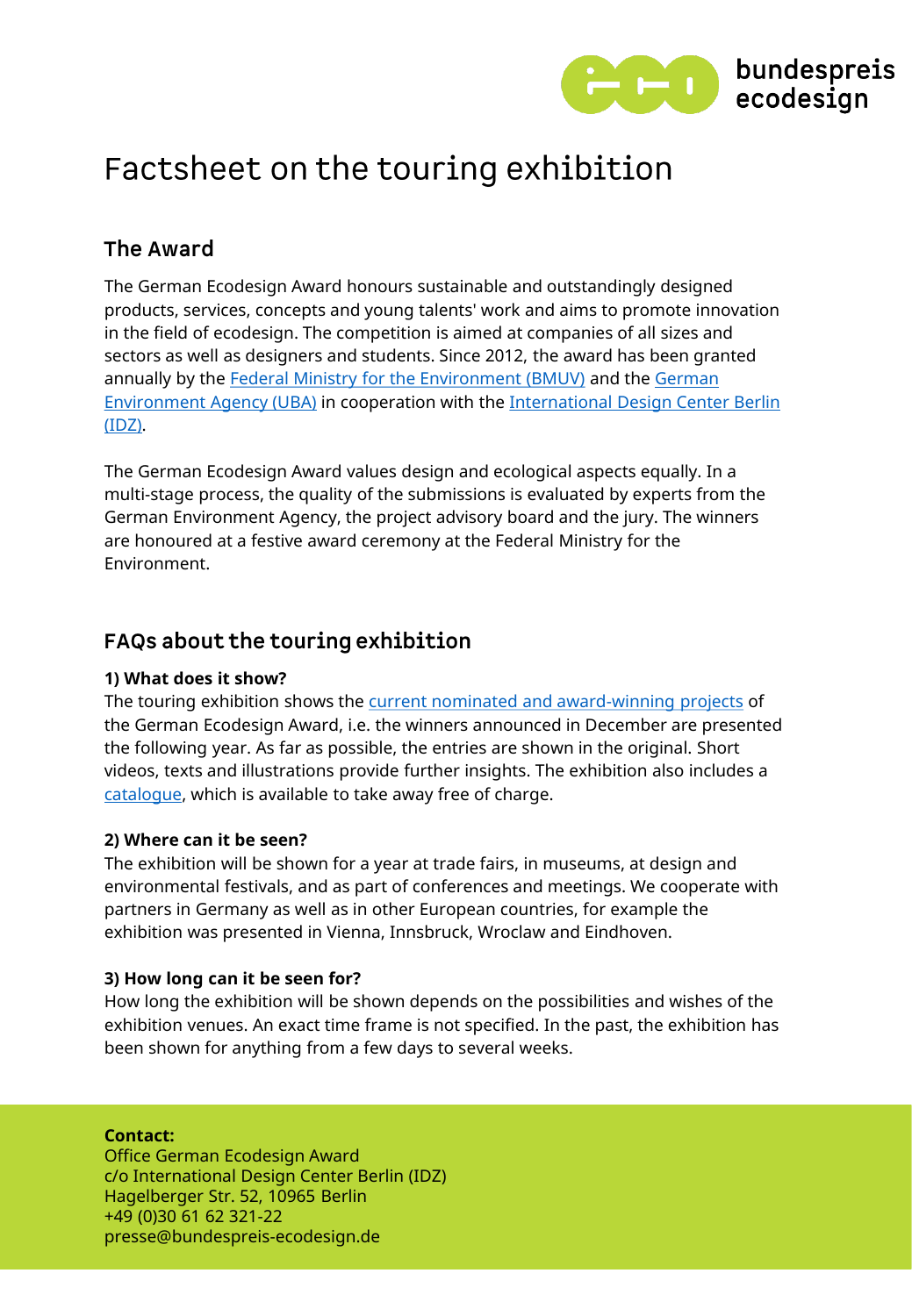

#### **4) How is it constructed?**

The exhibition consists of a lightweight construction of ecologically friendly materials. Moreover, all used materials are unmixed. The wood derives from European sustainable forestry and the connectors are taken from a system commonly used in public transportation. All elements can be reused when the exhibition is completed. Furthermore, all graphics for the exhibition are printed using ecological materials and printing methods. The modular design also enables simple assembly and disassembly, allowing the exhibition to be easily adapted to different spaces.

#### **5) How much space is needed?**

The space required is approx. 120  $m^2$ , but thanks to the modular construction, the exhibition has also been realised in smaller and significantly larger locations.

#### **6) How much time to plan for set-up and dismantling?**

From experience, we calculate two to three days for the set-up. Dismantling usually takes no more than two days.

#### **7) What services are to be provided by the exhibition venue?**

There is no rental fee for the travelling exhibition, but the costs for transport as well as for set-up and dismantling are to be covered by the respective exhibition venue. In addition, it is necessary to ensure the supervision and guarding as well as the insurance of the exhibition for the duration of the presentation. The coordination of delivery and collection as well as set-up and dismantling is carried out by the IDZ. You will find a more detailed description of services on the next page.

#### **8) Is there an accompanying programme?**

The partners often organise additional events to accompany the touring exhibition: festive openings, lectures, guided tours, workshops etc. However, it is up to the exhibition venues to decide whether there are other programme elements in addition to the exhibition. The team of the German Ecodesign Award is happy to provide advice in this regard. It is always possible to link the touring exhibition with a [SPOTLIGHT ON](https://www.bundespreis-ecodesign.de/en/events/spotlight-on) event.

#### **Contact:**

Office German Ecodesign Award c/o International Design Center Berlin (IDZ) Hagelberger Str. 52, 10965 Berlin +49 (0)30 61 62 321-22 presse@bundespreis-ecodesign.de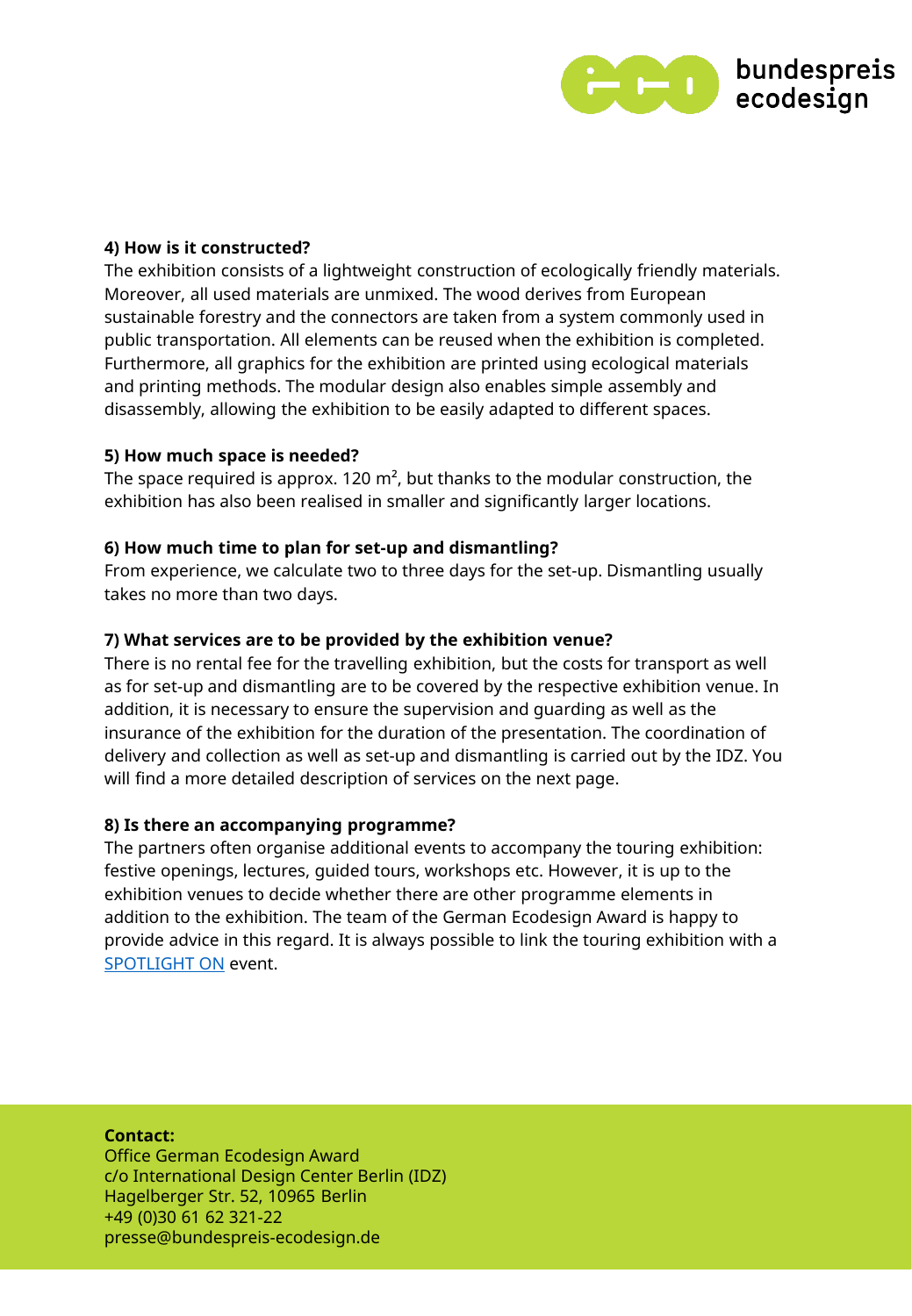

### Services provided by the IDZ

- Providing the exhibition without a rental fee
- Project management and coordination of exhibition preparation (design and arrangement, set-up and dismantling)
- Communication of the exhibition and accompanying events via IDZ channels
- Supply of exhibition catalogues free of charge (200 copies per station)
- Insurance of the exhibition during transport as well as during the set-up and dismantling periods
- Advice on organising accompanying events such as workshops, lectures, etc. (e.g. mediation of speakers)

## Services provided by the exhibition venue

- Providing the venue for the exhibition and event
- Funding of the following material costs according to calculation: :
	- − Logistics and transport
	- − Set-up and dismantling of the exhibition
	- − Coordination on site, including extra costs (such as cleaning, electricity, water, security, fire protection if necessary))
- Supervision and guarding of the exhibition on site
- Insurance of the exhibition for the duration of the presentation on site
- Project management and communication of the exhibition in compliance with the communication requirements of the IDZ

#### **Contact:**

Office German Ecodesign Award c/o International Design Center Berlin (IDZ) Hagelberger Str. 52, 10965 Berlin +49 (0)30 61 62 321-22 presse@bundespreis-ecodesign.de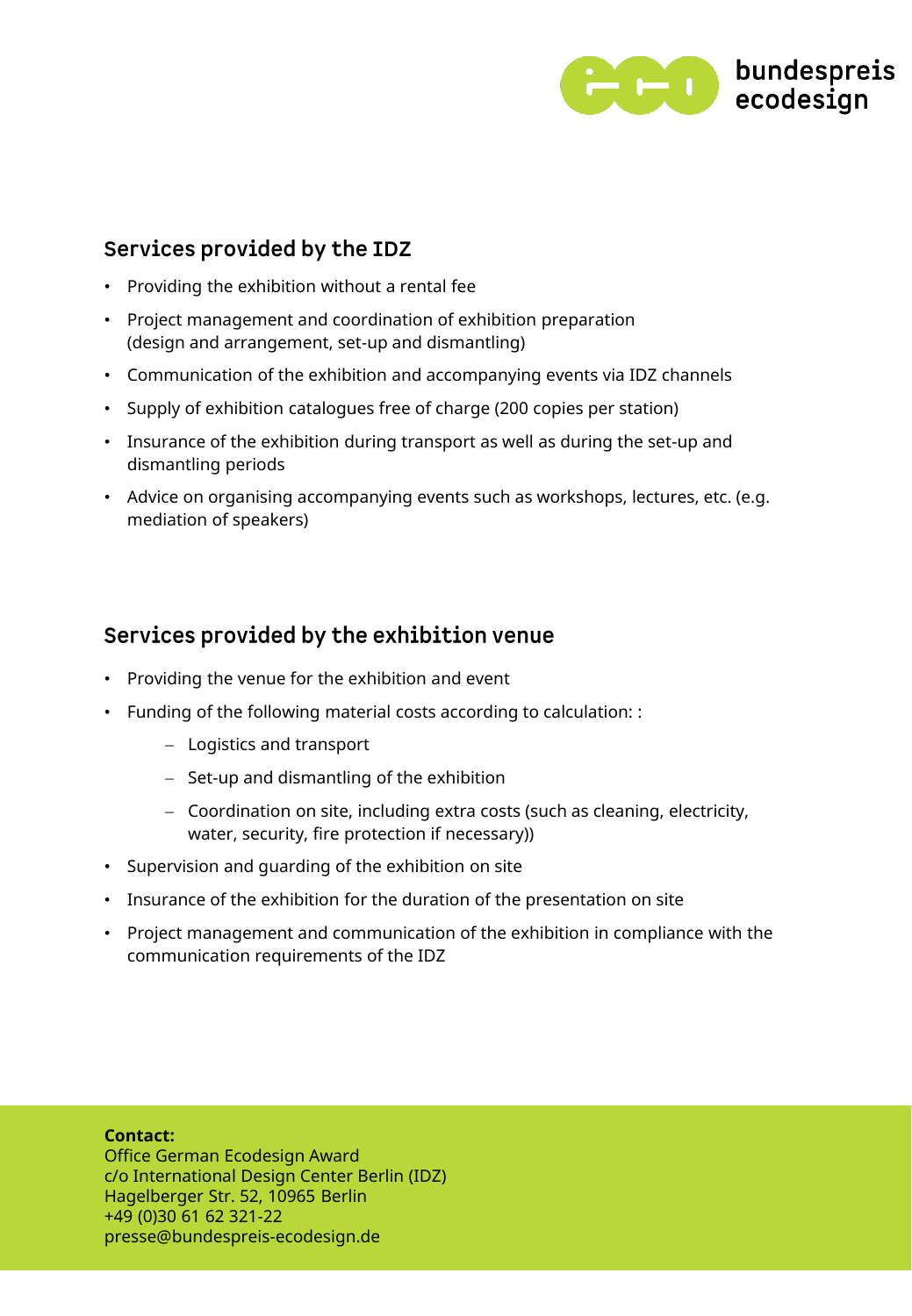# Impressions



# bundespreis<br>ecodesign